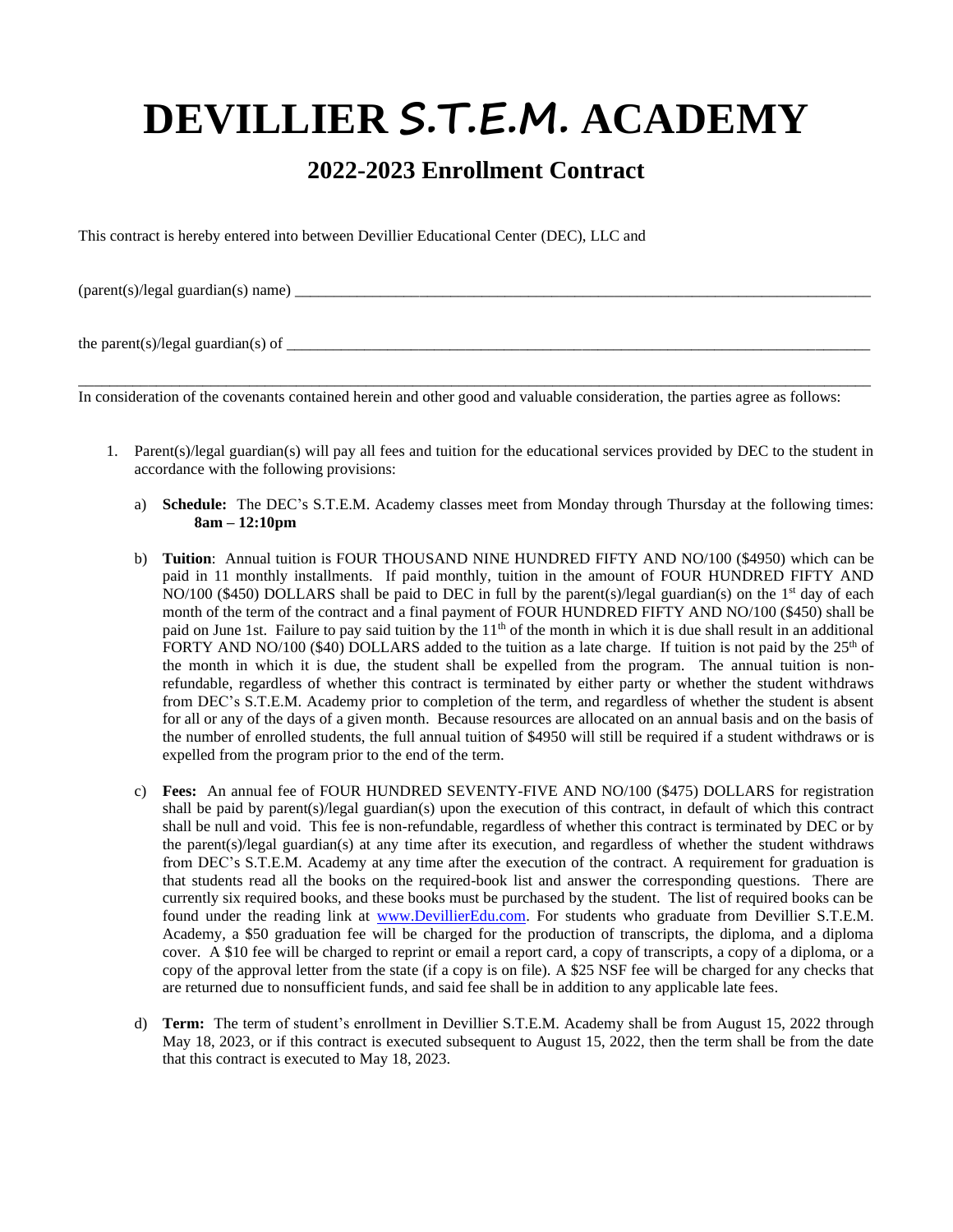- e) In the event that DEC sustains any loss of or damage to property owned or leased by it as a result of the actions, conduct and/or fault of the student or the parent(s)/legal guardian(s), the parent(s)/legal guardian(s) shall be responsible for and immediately pay all costs or fees incurred in repairing or replacing the damaged property.
- f) Failure to pay the monthly tuition and fees set forth hereinabove shall result in the immediate termination of this contract by DEC; however, DEC's choice not to terminate immediately does not negate its ability to do so in the future.
- g) Should the parent(s)/legal guardian(s) elect to terminate this contract or the student withdraws from DEC's S.T.E.M. Academy prior to or during the term of enrollment, the parent(s)/legal guardian(s) shall provide DEC with written notice of same no less than thirty (30) days prior to the effective date of termination or withdrawal. In such event, parent(s)/legal guardian(s) shall pay the full amount of tuition and fees which would otherwise become due and payable during the term of enrollment of section 1.d.
- h) **Attendance:** As stated above, no refunds of monthly tuition will be granted for absences. If DEC cancels more than six sessions for the (2022-2023) academic year due to inclement weather, emergencies or other such situations, those missed sessions beyond the first six will be rescheduled.
- 2. **Supplies:** All students are required to bring paper, pencils, books (used in class), a calculator (if calculator is allowed by teacher), and a laptop to class. A list of specific supplies will be distributed prior to the start of class.
- 3. Group Sessions: All sessions are group sessions.
- 4. Parent(s)/legal guardian(s) agree and understand that DEC is not a private or public school. Rather, DEC is a privately-operated facility providing educational services to individual students who are recognized as homeschooled by the state of Louisiana. All fees and tuition paid pursuant to this contract are for such educational services only. Parent(s)/legal guardian(s) understand that it is the obligation of the parent(s)/legal guardian(s) to file the appropriate documents each year with the state of Louisiana in order to designate their child as a homeschooled student. Parent(s)/legal guardian(s) understand that DEC is not responsible for filing these documents with the state of Louisiana. Furthermore, parent(s)/legal guardian(s) agree to supply DEC with proof that their child is recognized as a homeschooled student by the state of Louisiana. Failure to supply said proof shall constitute a breach of contract and be cause for termination of enrollment.
- 5. DEC is under no obligation to create and furnish transcripts, report cards, proof of homeschool registration, or other documentation of the student's work and progress in DEC's S.T.E.M. Academy. DEC may, however, in its sole discretion, do so upon request, but in no event will such transcripts, report cards, or documents be created or furnished if any fees or tuition under this contract is due and outstanding. Furthermore, if DEC does elect to produce such documents, it will do so only after assessing a fee for the production of said documents.
- 6. DEC reserves the right to terminate this contract and/or dismiss the student from its S.T.E.M. Academy if, at any time, DEC determines, in its sole discretion, that the conduct or cooperation of the student or parent(s)/legal guardian(s) is not in keeping with the Rules and Regulations of DEC. Parent(s)/legal guardian(s) acknowledge that they have received a copy of DEC's Rules and Regulations which was attached to this contract and is also available on DEC's website at [www.DevillierEdu.com.](http://www.devillieredu.com/)
- 7. Insofar as the student is concerned, DEC does not guarantee or warrant the success or effectiveness of its S.T.E.M. Academy. The parent(s)/legal guardian(s) agree and understand that such success and effectiveness is dependent primarily upon the cooperation and efforts of the student.
- 8. The parent(s)/legal guardian(s) agree that DEC is not the guardian or custodian of the student. The parent(s)/legal guardian(s) agree to protect, indemnify, defend and hold DEC harmless from any damages, claims, actions or causes of action occasioned through the actions or fault of the student.
- 9. Should either party to this contract fail to fulfill or breach the terms and obligations of this contract, the party aggrieved thereby shall have the right to initiate legal proceedings to enforce the terms of the contract. Venue for such legal proceedings shall be the 27th Judicial District Court in and for St. Landry Parish, Louisiana. In the event of such legal proceedings, the prevailing party shall be entitled to the recovery of reasonable attorney's fees and costs incurred in connection with said legal proceedings.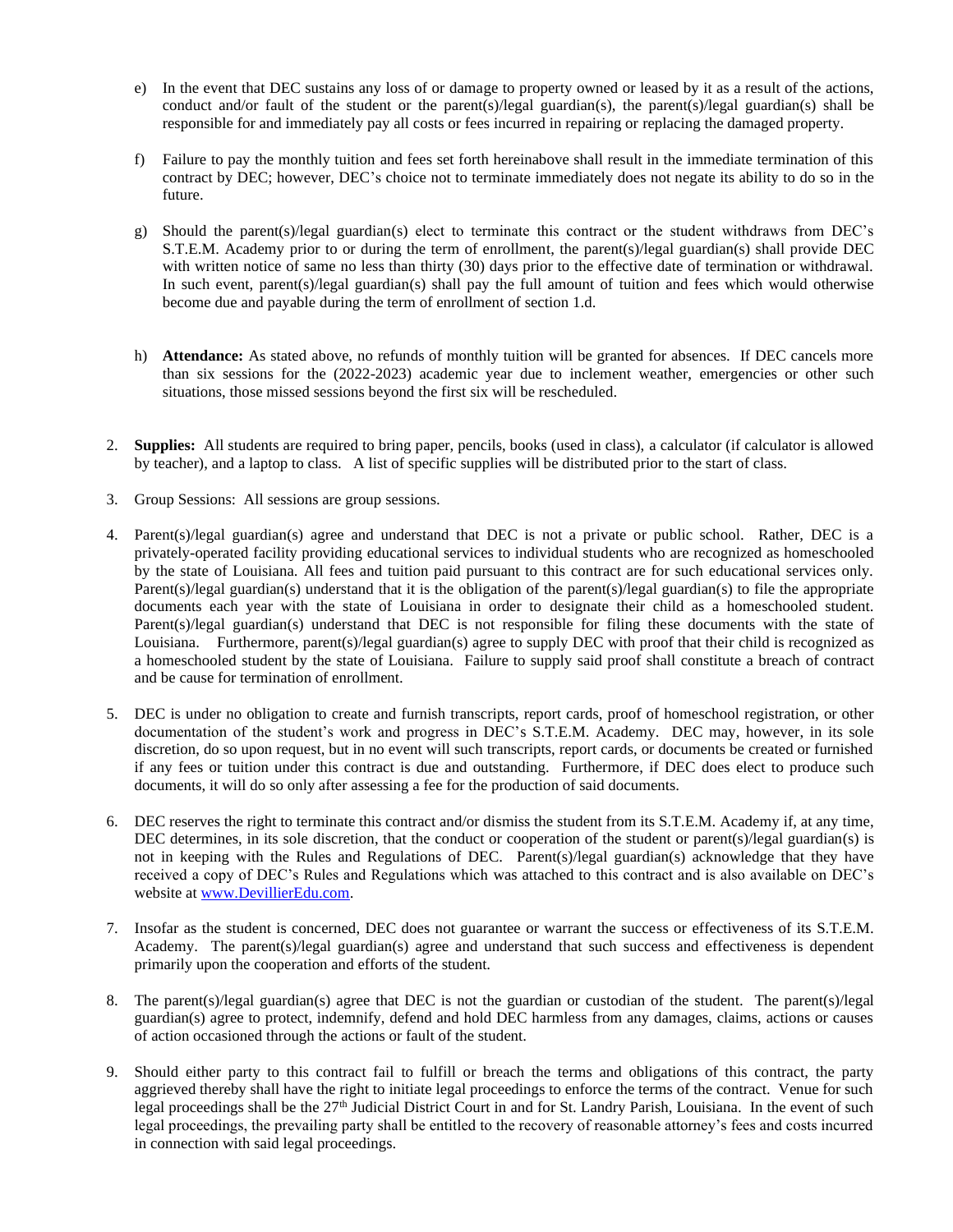10. The parties hereto agree that the terms of this contract shall be construed in accordance with Louisiana law. In addition, they agree that the terms of this contract shall not be viewed or construed more favorably to the party who did not prepare the contract.

We, the parent(s)/legal guardian(s), agree that we have read the contents of this contract carefully and fully understand the contents thereof. We also acknowledge receipt of the entire contract which includes ten (10) sections, a calendar of holidays, a Rules and Regulations page, and a Home School Registration page.

| (parent or guardian)                |        |                             | PRINT NAME<br>(parent or guardian)                                                                          |        |
|-------------------------------------|--------|-----------------------------|-------------------------------------------------------------------------------------------------------------|--------|
|                                     |        |                             |                                                                                                             |        |
|                                     |        |                             |                                                                                                             |        |
| (parent or guardian)                | (data) |                             | (parent or guardian)                                                                                        | (date) |
|                                     |        |                             |                                                                                                             |        |
| SIGNED:<br>(Dr. Chris G. Devillier) |        |                             |                                                                                                             |        |
|                                     |        |                             | (date)                                                                                                      |        |
|                                     |        |                             |                                                                                                             |        |
|                                     |        | <b>Personal Information</b> |                                                                                                             |        |
|                                     |        |                             |                                                                                                             |        |
| Student's Name                      |        |                             |                                                                                                             |        |
|                                     |        |                             |                                                                                                             |        |
|                                     |        |                             |                                                                                                             |        |
|                                     |        |                             |                                                                                                             |        |
| Parent's Name                       |        |                             |                                                                                                             |        |
|                                     |        |                             |                                                                                                             |        |
|                                     |        |                             |                                                                                                             |        |
|                                     |        |                             |                                                                                                             |        |
|                                     |        |                             |                                                                                                             |        |
|                                     |        |                             |                                                                                                             |        |
|                                     |        |                             |                                                                                                             |        |
|                                     |        |                             |                                                                                                             |        |
|                                     |        |                             |                                                                                                             |        |
|                                     |        |                             |                                                                                                             |        |
|                                     |        |                             | (if no email please put your cell# and cell phone service provider so that emails can be sent through text) |        |
|                                     |        |                             |                                                                                                             |        |
|                                     |        |                             |                                                                                                             |        |
|                                     |        |                             |                                                                                                             |        |
|                                     |        |                             |                                                                                                             |        |
|                                     |        |                             |                                                                                                             |        |
|                                     |        |                             |                                                                                                             |        |
|                                     |        |                             |                                                                                                             |        |
|                                     |        |                             |                                                                                                             |        |
|                                     |        |                             |                                                                                                             |        |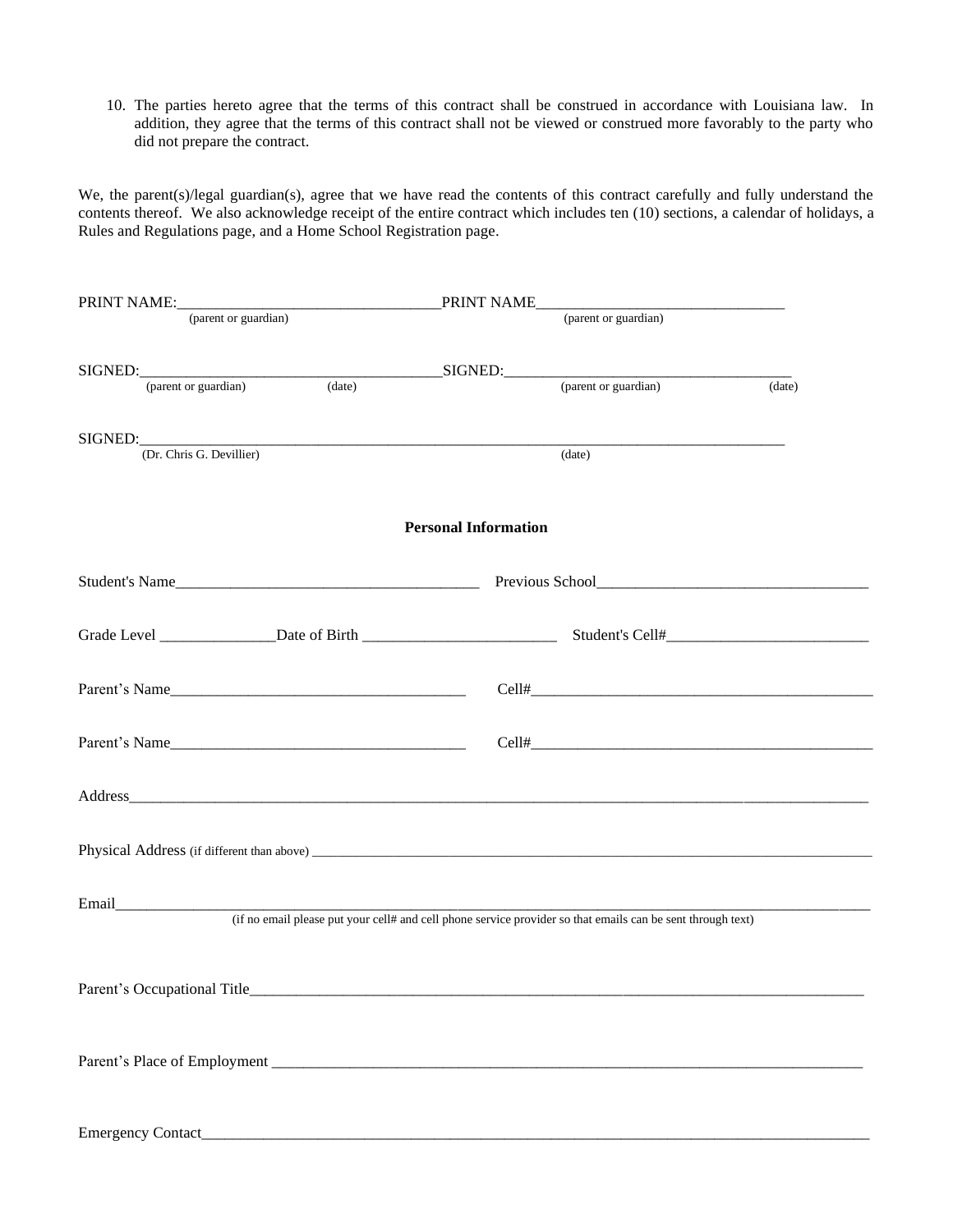| July<br>S<br>M<br>T<br>5<br>3<br>$\overline{4}$<br>12<br>10<br>11<br>18<br>19<br>17<br>25<br>26<br>24<br>31                 | W<br>T<br>6<br>7<br>13<br>14<br>20<br>21<br>28<br>27                    | 2022<br>F<br>S<br>$\overline{2}$<br>1<br>9<br>8<br>15<br>16<br>23<br>22<br>29<br>30               | DEVILLIER S.T.E.M. ACADEMY<br><b>CALENDAR 2022-2023</b>                                                                                                                                                                                                                   | S<br>1<br>8<br>15<br>22<br>29          | January<br>M<br>$\overline{c}$<br>9<br>16<br>23<br>30 | T<br>3<br>10<br>17<br>24<br>31                       | W<br>$\overline{4}$<br>11<br>18<br>25 | Т<br>5<br>12<br>19<br>26              | 2023<br>F<br>6<br>13<br>20<br>27      | S<br>7<br>14<br>21<br>28                 |
|-----------------------------------------------------------------------------------------------------------------------------|-------------------------------------------------------------------------|---------------------------------------------------------------------------------------------------|---------------------------------------------------------------------------------------------------------------------------------------------------------------------------------------------------------------------------------------------------------------------------|----------------------------------------|-------------------------------------------------------|------------------------------------------------------|---------------------------------------|---------------------------------------|---------------------------------------|------------------------------------------|
| August<br>T<br>S<br>М<br>$\mathfrak{2}$<br>$\mathbf 1$<br>8<br>9<br>7<br>15<br>16<br>14<br>22<br>23<br>21<br>29<br>30<br>28 | W<br>T<br>3<br>$\overline{4}$<br>10<br>11<br>18<br>17<br>25<br>24<br>31 | 2022<br>$\mathbf{F}$<br>S<br>5 <sup>5</sup><br>6<br>12<br>13<br>20<br>19<br>26<br>27              | Holidays (no classes will be held on these days):<br>Labor Day Monday, Sept. 5, 2022<br>Report card / parent-teacher confOct. 20, 2022<br>Thanksgiving November 21 - 25, 2022<br>Martin Luther KingMonday, January 16, 2023<br>Mardi Gras/Winter BreakFeb 20-Feb.24, 2023 | S<br>5<br>12<br>19                     | February<br>M<br>6<br>13<br>20<br>26 27               | $\mathbf T$<br>7<br>14<br>21<br>28                   | W<br>$\mathbf{1}$<br>8<br>15<br>22    | T<br>$\overline{2}$<br>9<br>16<br>23  | F<br>3<br>10<br>17<br>24              | 2023<br>S<br>4<br>11<br>18<br>25         |
| September<br>S<br>$\mathbf M$<br>T<br>5<br>4<br>6<br>12<br>13<br>11<br>19<br>18<br>20<br>26<br>27<br>25                     | W<br>T<br>1<br>8<br>$\tau$<br>14<br>15<br>21<br>22<br>29<br>28          | 2022<br>$\boldsymbol{\mathrm{F}}$<br>S<br>3<br>2<br>9<br>10<br>17<br>16<br>23<br>24<br>30         |                                                                                                                                                                                                                                                                           | S<br>5<br>12<br>19<br>26               | March<br>M<br>6<br>13<br>20<br>27                     | $\mathbf T$<br>$\tau$<br>14<br>21<br>28              | W<br>1<br>8<br>15<br>22<br>29         | T<br>2<br>9<br>16<br>23<br>30         | F<br>3<br>10<br>17<br>24<br>31        | 2023<br>${\bf S}$<br>4<br>11<br>18<br>25 |
| October<br>S<br>M<br>T<br>3<br>$\overline{4}$<br>2<br>10<br>9<br>11<br>18<br>-17<br>16<br>24<br>25<br>23<br>30 31           | W<br>T<br>5<br>6<br>12<br>13<br>20<br>19<br>26<br>27                    | 2022<br>S<br>$\mathbf{F}$<br>1<br>8<br>7<br>14<br>15<br>22<br>21<br>29<br>28                      | NOTE: The holiday schedule is tentative.                                                                                                                                                                                                                                  | April<br>S<br>2<br>9<br>16<br>23<br>30 | M<br>3<br>10<br>17<br>24                              | $\mathbf T$<br>$\overline{4}$<br>11<br>18<br>25      | W<br>5<br>12<br>19<br>26              | T<br>6<br>13<br>20<br>27              | F<br>$\overline{7}$<br>14<br>21<br>28 | 2023<br>S<br>1<br>8<br>15<br>22<br>29    |
| November<br>S<br>$\mathbf M$<br>T<br>1<br>8<br>7<br>6<br>13<br>14<br>15<br>21<br>22<br>20<br>28<br>29<br>27                 | W<br>T<br>$\overline{c}$<br>3<br>9<br>10<br>17<br>16<br>23<br>24<br>30  | 2022<br>$\boldsymbol{\mathrm{F}}$<br>S<br>$\overline{4}$<br>5<br>12<br>11<br>18<br>19<br>25<br>26 |                                                                                                                                                                                                                                                                           | May<br>S<br>7<br>14<br>21<br>28        | M<br>1<br>8<br>15<br>22<br>29                         | $\mathbf T$<br>$\overline{c}$<br>9<br>16<br>23<br>30 | W<br>3<br>10<br>17<br>24<br>31        | T<br>$\overline{4}$<br>11<br>18<br>25 | F<br>5<br>12<br>19<br>26              | 2023<br>S<br>6<br>13<br>20<br>27         |
| December<br>$\mathbf M$<br>S<br>T<br>5<br>6<br>4<br>12<br>13<br>11<br>19<br>18<br>20<br>26<br>25<br>27                      | W<br>T<br>1<br>7<br>8<br>14<br>15<br>22<br>21<br>28<br>29               | 2022<br>S<br>F<br>3<br>2<br>9<br>10<br>17<br>16<br>23<br>24<br>30<br>31                           | Devillier Educational Center, LLC<br>Dr. Chris G. Devillier<br>Phone #:337-678-3004<br>Fax #:337-678-3036<br>www.DevillierEdu.com<br>255 Harry Guilbeau Rd., Opelousas, LA 70570                                                                                          | June<br>S<br>4<br>11<br>18<br>25       | $\mathbf{M}$<br>5<br>12<br>19<br>26                   | $\mathbf T$<br>6<br>13<br>20<br>27                   | W<br>7<br>14<br>21<br>28              | T<br>1<br>8<br>15<br>22<br>29         | F<br>2<br>9<br>16<br>23<br>30         | 2023<br>S<br>3<br>10<br>17<br>24         |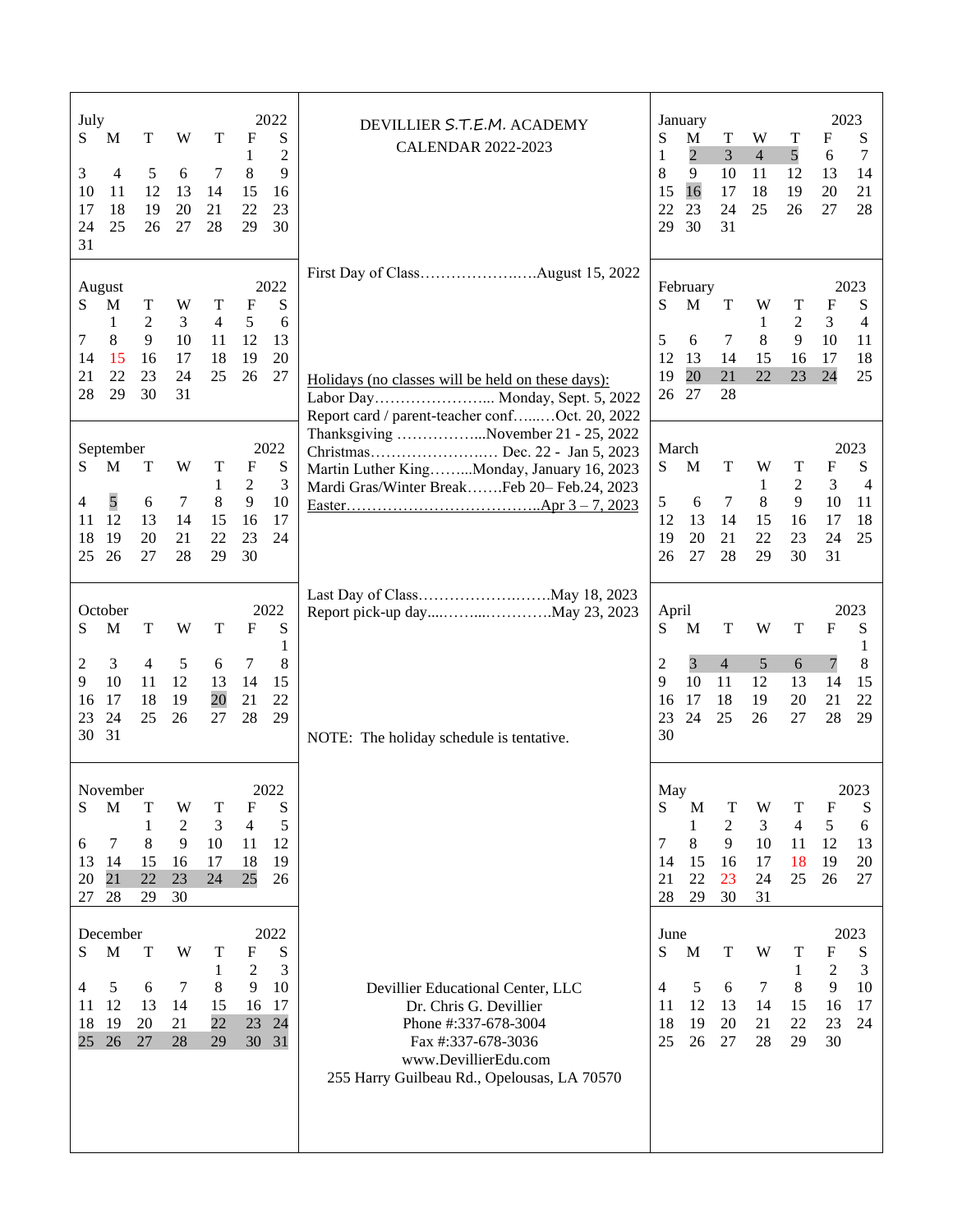

### **Rules and Regulations**

The general guiding principles are that students and parent(s)/legal guardian(s) should remain orderly, should avoid the endangerment of all others, and should be respectful to all others while on campus. The majority of the following rules and regulations are merely specific examples of these guiding principles. The following list is not intended to be exhaustive, and Devillier Educational Center (DEC) reserves the right to apply the general principles without having to cite a specifically listed example.

While the following are not explicitly prohibited, each faculty member or staff member has the authority to limit or prohibit such activities on a classroom basis or an individual basis.

-Eating and drinking in class,

-Chewing gum on campus,

-Listening to music via an ipod or similar electronic device,

-Using cell phones, ipods, electronic tablets, and laptops.

This policy is designed to promote responsibility; therefore, an individual's privileges may be curtailed without affecting the privileges of other students.

#### **Student requirements:**

Student shall complete homework assignments, shall bring those completed assignments to class when due, and shall bring paper, required books, and a writing utensil to class.

## **The following are prohibited on campus:**

- -Use of tobacco products and vaping products,
- -Reckless driving in the parking lot,
- -Possession or use of alcohol or any illegal drug,
- -Presence on campus while under the influence of alcohol or an illegal drug,
- -Fighting, stealing, lying, cursing, harassment of students, parents, faculty members, or staff,
- -Use of profane, sexist, or racist language.

Failure to abide by the above shall result in detention or expulsion of the student as determined by DEC's faculty or administration.

#### **Detention Policy**

Detention will be held on Friday mornings and will be for a one or two hour duration at the discretion of a DEC faculty or staff member. The charge for detention will be \$25 per hour. A detention slip will be issued at the discretion of the student's teacher or another member of DEC's faculty or staff. Failure to attend detention does not waive the detention fee for the scheduled detention and merits double the detention hours or expulsion. Tardiness will be treated as a failure to attend.